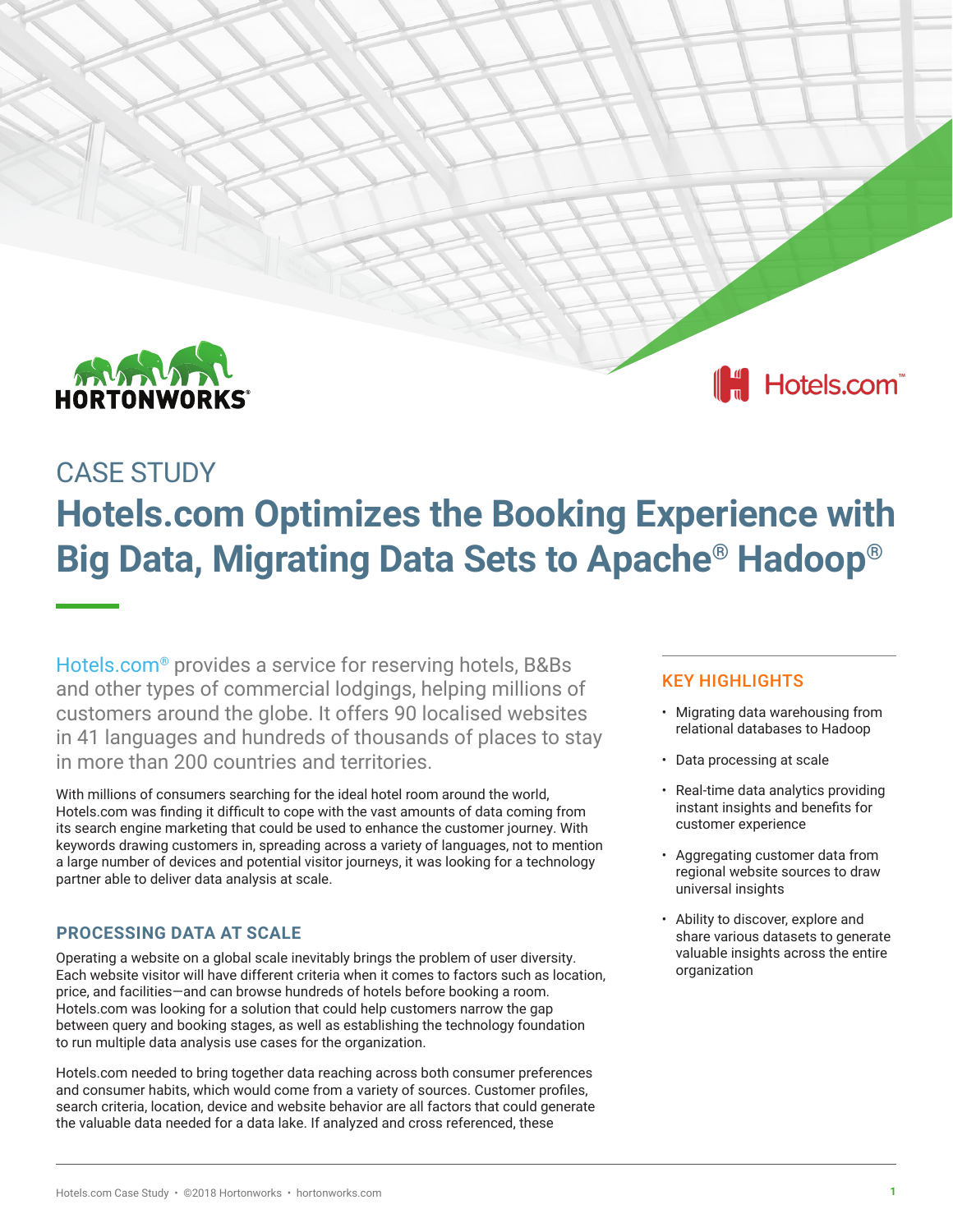datasets can help generate the insight needed to help customers find the hotel they're looking for as soon as possible, vastly reducing time spent searching, filtering and browsing.

It became clear that traditional enterprise data warehousing was no longer suitable to sustain the company in its data journey. The need to extract insights from large datasets required a massive amount of processing and standardization, even to run basic Extract, Transform and Load (ETL) functions. Additionally, data-driven insights based on keyword recognition—a foundational aspect of search engine marketing (SEM)—required a broad system of activation keywords to pick up searches from countries speaking different languages.

#### **TURNING ASSUMPTIONS INTO DATA-DRIVEN INSIGHTS**

As a data-driven organization, Hotels.com was unwilling make critical business decisions based on hunches and assumptions. With its former relational data warehouse unable to manage the sheer scale of the data, it decided to move its data management into the scalable world of [Apache Hadoop](http://hadoop.apache.org/), benefitting primarily from the flexibility, scalability, and openness of the platform.

It also needed a technology partner who could provide the necessary enterprise support, while still maintaining the flexibility to innovate on top of the platform to avoid vendor lock-in. Hortonworks' commitment to the open source community allowed it to stand out against competitors by empowering its customers to utilize a wide variety of open source solutions from one single platform.

Hotels.com deployed a [Hortonworks Data Platform \(HDP](http://hortonworks.com/products/data-center/hdp/)**®**) cluster on premise to be able to access the data on a granular scale, enabling IT administrators to analyze different types of traffic, different kinds of customers along with the type of devices they use. By using Hortonworks Data Platform as the primary data warehousing solution, it has been able to discover, explore and share various datasets to ultimately generate valuable insights across the entire organization.

"Our back-end data processing involves analyzing the data, joining it, and putting it together to deliver a really good booking experience" said Adrian Woodhead, Principal Engineer, Hotels.com brand.

"HDP is a rich platform, it's a very big ecosystem and it gives us the ability to innovate. There's a wide range of tools on the platform, so it gives our developers lots of choice when it comes to choosing what technologies can help solve their problem" commented Elliot West, Principal Systems Engineer, Hotels.com brand.

#### **THE BOOKING EXPERIENCE OF THE FUTURE**

Almost all data processing at scale has been moved over to the Hotels.com internal Hortonworks Data Platform cluster. This has generated an open ecosystem for data analysis that fellow analysts and data scientists can now use across the entire organization, to address any number of problems and draw out efficiencies with clear data reasoning.

Hotels.com has gone from analyzing data queries daily to multiple times a day, with the ultimate objective of eventually running a real-time data streaming ingestion platform. For example, Hortonworks Data Platform enabled the teams to map clicks and reconcile them according to the various marketing channels to assess the effectiveness of a marketing campaign and in future this will inform a live streaming ingestion platform to perform clickstream analysis in real time. The data libraries will also likely be used in many other use cases.

With Hortonworks, Hotels.com has been able to lay the foundation for its development teams to generate value from large datasets. Having started with an initial use case, the company has now grown its commitment to big data analytics to develop hundreds of other applications to support mission-critical objectives across other departments. By bringing a variety of complex datasets into a data lake, Hotels.com is now able to accurately map a profile of a customer and provide the best booking experience accordingly.

"Our back-end data processing involves analyzing the data, joining it, and putting it together to deliver a really good booking experience."

Adrian Woodhead *Principal Engineer, Hotels.com*

"HDP is a rich platform, it's a very big ecosystem and it gives us the ability to innovate. There's a wide range of tools on the platform, so it gives our developers lots of choice when it comes to choosing what technologies can help solve their problem"

Elliot West *Principal Systems Engineer, Hotels.com*